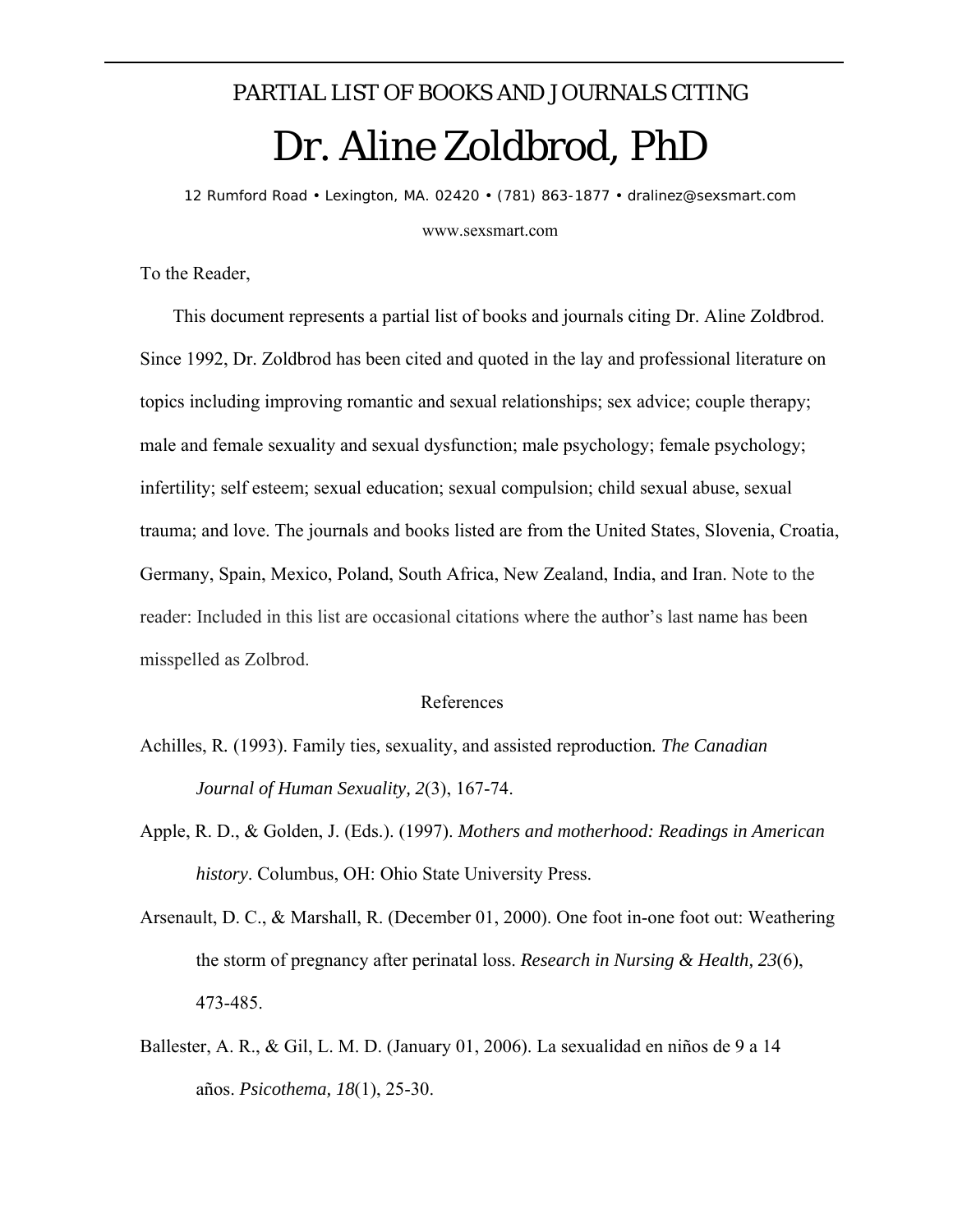- Baggett, L. R., Eisen, E., Gonzalez-Rivas, S., Olson, L. A., Cameron, R. P., & Mona, L. R. (2017). Sex-positive assessment and treatment among female trauma survivors. *Journal of Clinical Psychology, 73*(8), 965–974. https://doi.org/10.1002/JCLP.22510
- Baglia, J. (2005). *The Viagra ad venture: Masculinity, media, and the performance of sexual health*. New York, NY: Peter Lang.
- Barnes, J. (2006). *Psychosocial aspects of ART*. In A. G. Sutcliffe (Ed.), *Health and welfare of ART children* (pp. 107-125). London: Information Healthcare.
- Bennett, L., & Holczer, G. (2010). *Finding and revealing your sexual self: A Guide to communicating about sex*. Lanham, MD: Rowman and Littlefield.
- Berger, R., & Paul, M. (2008). Family secrets and family functioning: The case of donor assistance. *Family Process, 47*(4), 553–566.
- Berman, L. (2005). *The passion prescription: Ten weeks to your best sex-ever*! New York, NY: Hyperion.
- Berman, L., Berman, J., & Bumiller, E. (2005). *For women only, revised edition: A revolutionary guide to reclaiming your sex life*. New York, NY: Macmillan.
- Bevc, V., Jerman, J., Ovsenik, R., & Ovsenik, M. (January 01, 2003). Experiencing infertility—social work dilemmas in child adoption procedures. *Collegium Antropologicum,* 27(2), 445-60.
- Blue, V. (2004). *The ultimate guide to sexual fantasy: How to turn your fantasies into reality*. Berkeley, CA: Cleis Press.
- Blue, V. (2014). *The ultimate guide to sexual fantasy: How to have incredible sex with role play, sex games, erotic massage, BDSM, and much, much more*. Berkeley, CA: Cleis Press.

Bogart, J. (2006). *Sexploration: The ultimate guide to feeling truly great in bed*. New York,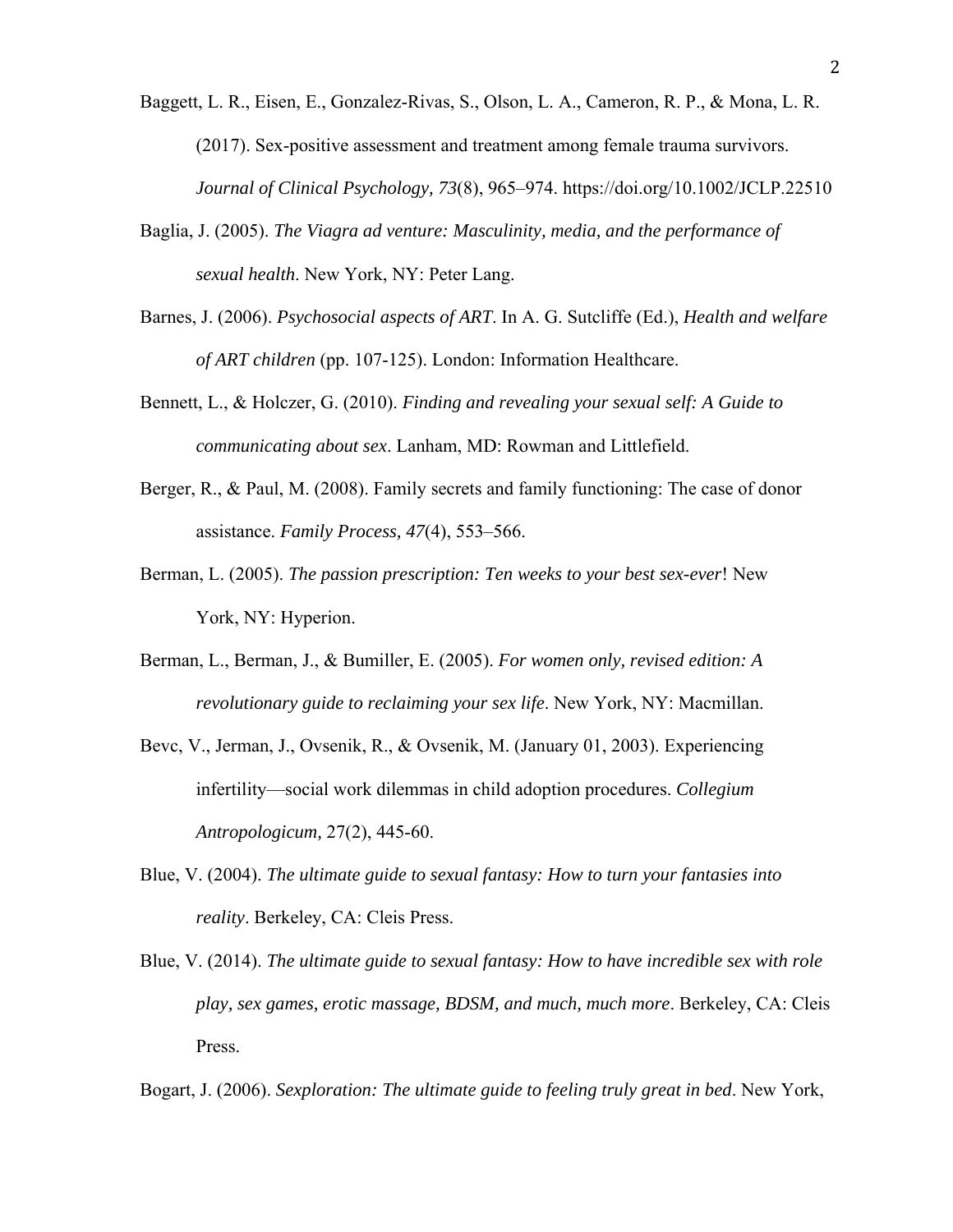NY: Penguin Books.

- Brandon, M. (2014). Women and sexuality. In M. G. Curtis, S. T. Linares, & L. Antoniewicz (Eds.), *Glass' office gynecology* (7th ed.) (pp. 155-183). Philadelphia, PA: Lippincott, Williams and Wilkins.
- Brown, E. M. (1999). *Affairs: A guide to working through the repercussions of infidelity*. San Francisco, CA: Jossey Bass.
- Budrionis, R., & Jongsma, A. (2003). *The sexual abuse victim and sexual offender treatment planner*. Hoboken, NJ: Wiley.
- Buehler, S. (2018). *Counseling couples before, during, and after pregnancy: Sexuality and intimacy issues*. New York, NY: Springer.
- Burns, L. (2005). Psychological changes in infertility patients. In A. Rosen & J. Rosen (Eds.), *Frozen dreams: Psychodynamic dimensions of infertility and assisted reproduction* (pp. 3-32). New York, NY: Routledge Analytic Press.
- Büttner, M., Clement, U., & Sack, M. (2018). Sexualität und trauma: Grundlagen und therapie traumaassoziierter sexueller Störungen. Stuttgart, Germany: Schattauer.
- Büttner, M. (February 2019). "Als würde ich wieder vergewaltigt" Sexuelle Probleme von Menschen mit sexueller Gewalterfahrung. *Sexuologie 25*(3/4),171- 185.
- Carcio, H. N. (1998). *Management of the infertile woman*. Philadelphia, PA: Lippincott, Williams and Wilkins.
- Carter, J. M. (1998). *Sweet grapes: How to stop being infertile and start living again*. Indianapolis, IN: Perspectives Press.

Carroll, N. M., Banks, A., & Elmore, J. G. (2018). *Healthcare for female trauma*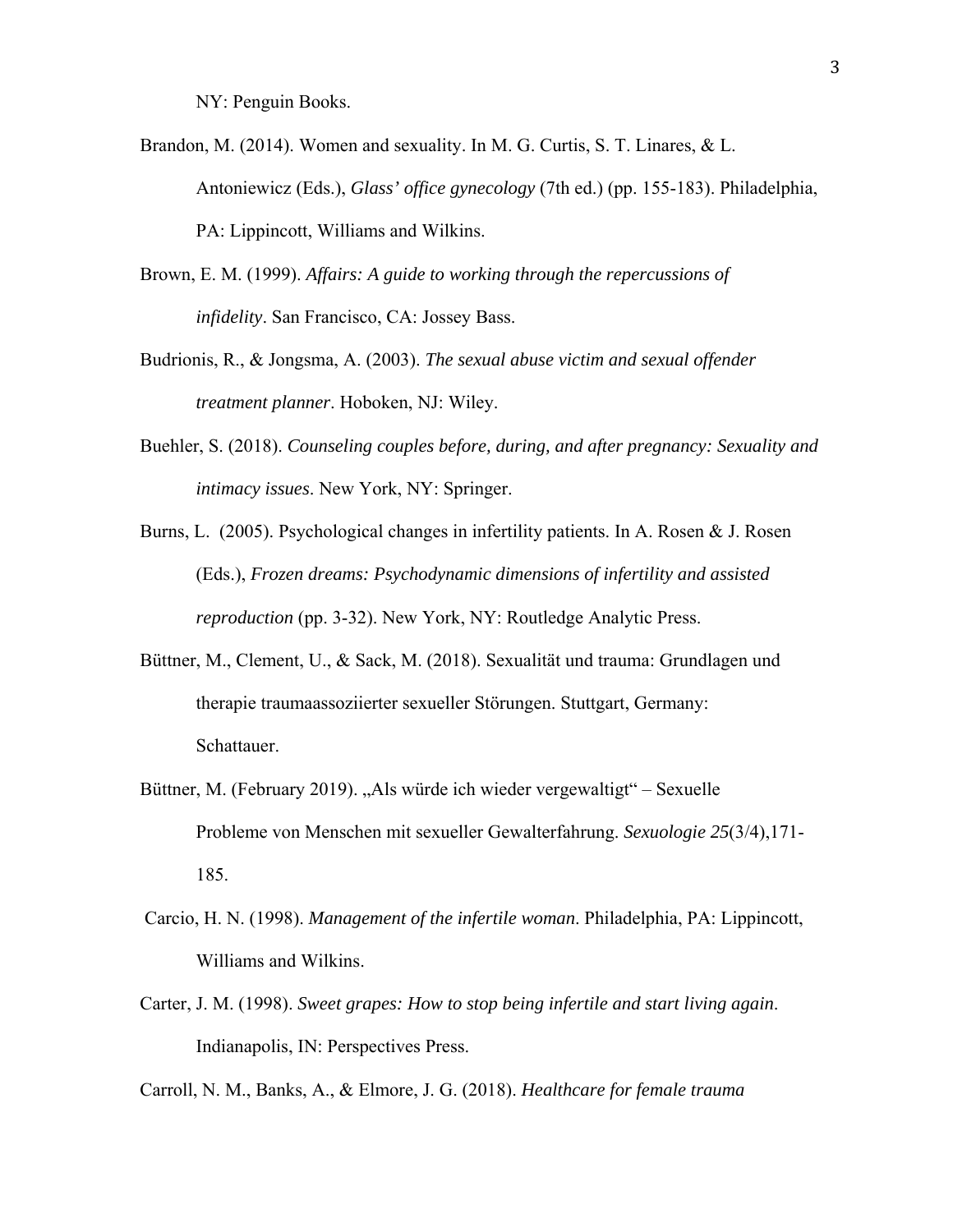*survivors (with posttraumatic stress disorder or similarly severe symptoms)*. Retrieved from http:\\uptodate.com

- Chester, T. (2010). *Closing the window: Steps to living porn free*. Downers Grove, IL: IVP Books.
- Cohn, R. (2016). Toward a trauma-informed approach to adult sexuality: A largely barren field awaits its plow. *Current Sexual Health Reports, 8*(2), 77-85.
- Comella, L., & Tarrant, S. (2015). *New views on pornography: Sexuality, politics, and the law*. Santa Barbara, CA: Praeger.
- Corinna, H. (2016). *S.E.X. the all-you-need-to-know progressive sexuality guide to get you through high school and college* (2nd ed.). Philadelphia, PA: Da Capo Press.
- Corsini-Munt, S., Bergeron, S., Rosen, N. O. Beaulieu, N., & Steben, M. (2016). A dyadic perspective on childhood maltreatment for women with provoked vestibulodynia and their partners: Associations with pain and sexual and psychosocial functioning. *The Journal of Sex Research*, 1-11.
- Cox, T. (2003). *Superflirt*. London, England: DK.
- Cox, T. (2007). *More hot sex: How to do it longer, better, and hotter than ever*. New York, NY: Bantam.
- Cox, T. (2007). *The sex doctor: Fix your love life fast!* London: Transworld Publishers Ltd.
- Crooks, R., & Baur, K. (1996). *Our sexuality*. Belmont, CA: Wadsworth.
- Daniluk, J., & Fluker, M. (2001). *The infertility survival guide: Everything you need to know to cope with the challenges while maintaining your sanity, dignity and relationships*. Oakland, CA: New Harbinger.

Daniluk, J. (1998). *Women's sexuality across the lifespan*. New York, NY: Guilford.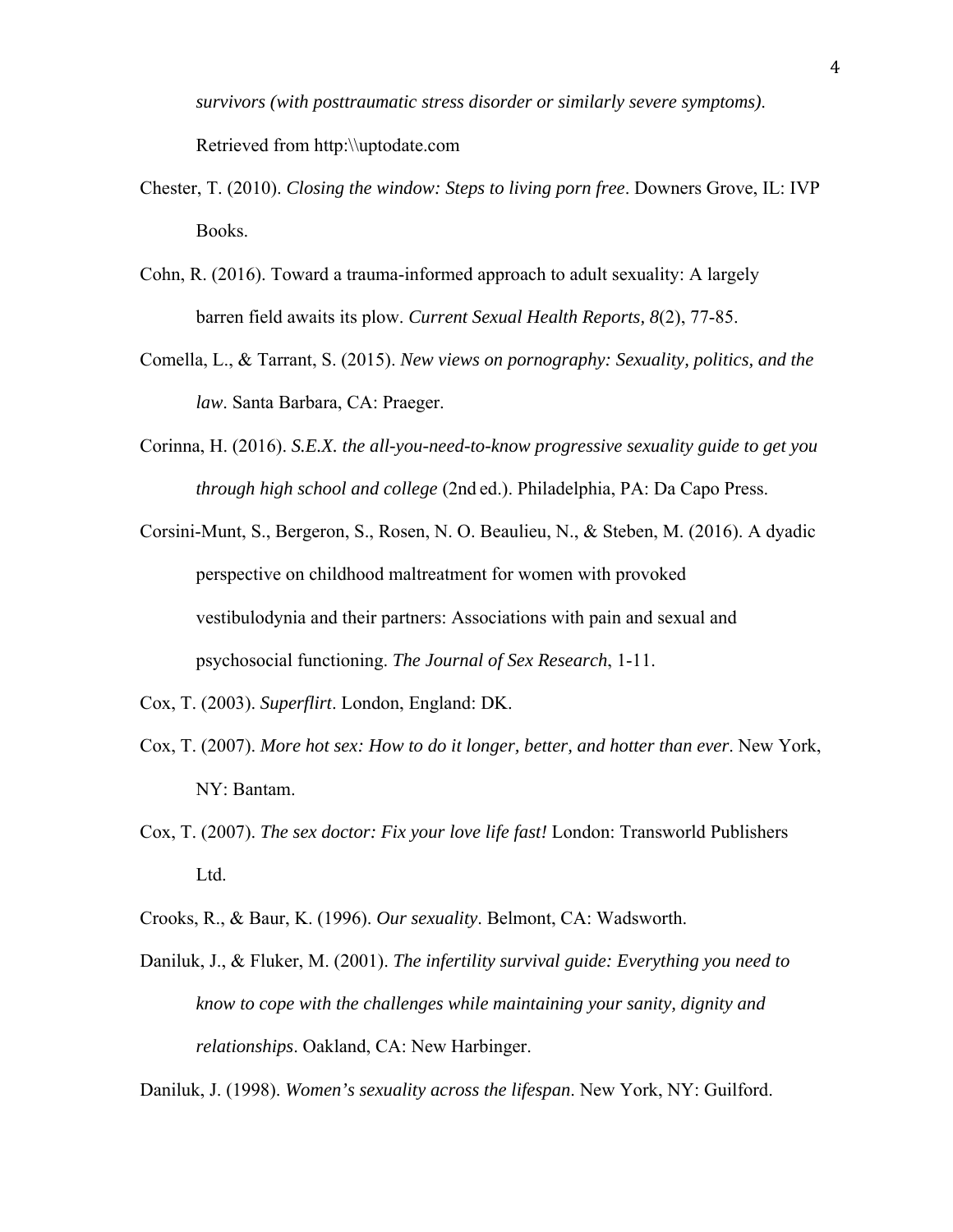de Béjar, S. (2015). *Tu sexo es tuyo: Todo lo que debes saber para disfrutar de tu sexualidad*. México D.F: Océano Exprés.

Diamond, R. (1999). *Couple therapy for infertility*. New York, NY: Guilford Press.

- Disch, E. (2008). *Reconstructing gender: A multi-cultural anthology* (5th ed.). New York, NY: McGraw-Hill.
- Doolittle, D. (2006). *Sex with the lights on: 200 illuminating sex questions answered*. Da Capo Press.
- Essed, P., Goldberg, D. T., & Kobayashi, A. L. (2005). *A companion to gender studies*. Malden, MA: Blackwell Pub.
- Farquar, D. (1996). *The other machine: Discourse and reproductive technologies*. New York, NY: Routledge.
- Favez, N., & Tissot, H. (March 22, 2019). Fearful-Avoidant Attachment: A Specific Impact on Sexuality?. *Journal of Sex & Marital Therapy,* 1-14.
- Firestone, R. W., Firestone, L., & Catlett, J. (2006). Approaches to the etiology of sexual dysfunctions and problems in sexual relating. In R. Firestone, L. A. Firestone, & J. Catlett (Eds.), *Sex and love in intimate relationships* (pp. 111-132). Washington, DC: American Psychological Association Press.
- Foley, S. (2006). *Modern love: A no-nonsense guide to a life of passion*. New York, NY: Sterling.
- Foley, S., Kope, S., & Sugrue, D. (2012). *Sex matters for women: A complete guide to taking care of your sexual self*. New York, NY: Guilford.
- Gaidhane et al. (2016). Child sexual abuse, a public health challenge. In P. B. Behere, G. Saha, & A. A. Sinha (Eds.), *Child sexual abuse, Indian scenario* (pp. 97-100). Kolkata, West Bengal: Indian Psychiatric Society.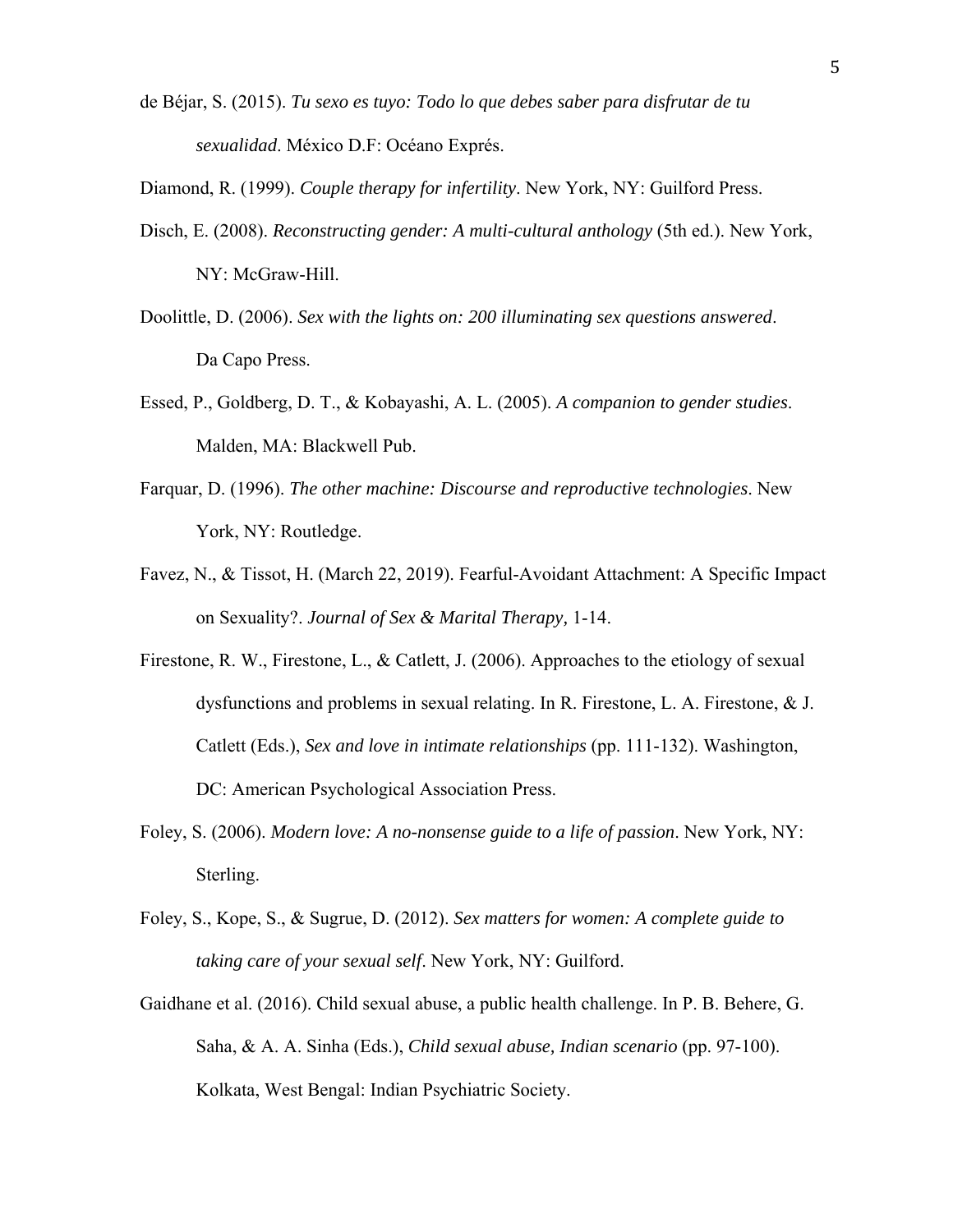- Gallo-Silver, L. (2006). Human sexuality and physical intimacy. In S. Gehlert & T. A. Browne (Eds.), *Handbook of health social work* (pp. 335-366). Hoboken, NJ: Wiley.
- Gallo-Silver, L. (2011). Sexuality, sensuality, and intimacy in palliative care. In *Oxford Textbook of Palliative Social Work* (pp. 261-270). Oxford, England: Oxford University Press.
- Gianotten, W. (2005). The couple with sexual dysfunction. In N. S. Macklon, *IVF in the Medically Complicated Patient: A Guide to Management* (pp. 73-86). Boca Raton, FL: CRC Press.
- Goldberg, A. E., Kinkler, L. A., & Hines, D. A. (January 01, 2011). Perception and internalization of adoption stigma among gay, Lesbian, and Heterosexual adoptive parents. *Journal of GLBT Family Studies, 7*(1/2), 132-154.
- Goldstein, A., & Brandon, M. (2009). *Reclaiming desire: Four keys to finding your lost libido*. Emmaus, PA: Rodale.
- Gonzalez, S. de Bejar. (2012). *Deseo: Cómo mantener la pasión y resolver las diferencias sexuales*. Grupo Planeta Spain.
- Goodwin, A. A. (1997). *Woman's guide to overcoming sexual fear and pain*. Oakland, CA: New Harbinger.
- Gordon, D. (Ed.). (2003). *The woman doctor's guide to health and healing: 200 top doctors give you their best advice for preventing illness and treating health concerns*. Birmingham, AL: Oxmoor.
- Grill, E., Khavari, R., Zurawin, J., Gonzalez, J. R. F., & Pastuszak, A. W. (January 01, 2016). Infertility and Sexual Dysfunction (SD) in the Couple. In L. I. Lipshultz, A. W. Pastuszak, A. T. Goldstein, A. Giraldi, & M. A. Perelman, M. A. (Eds.), *Management*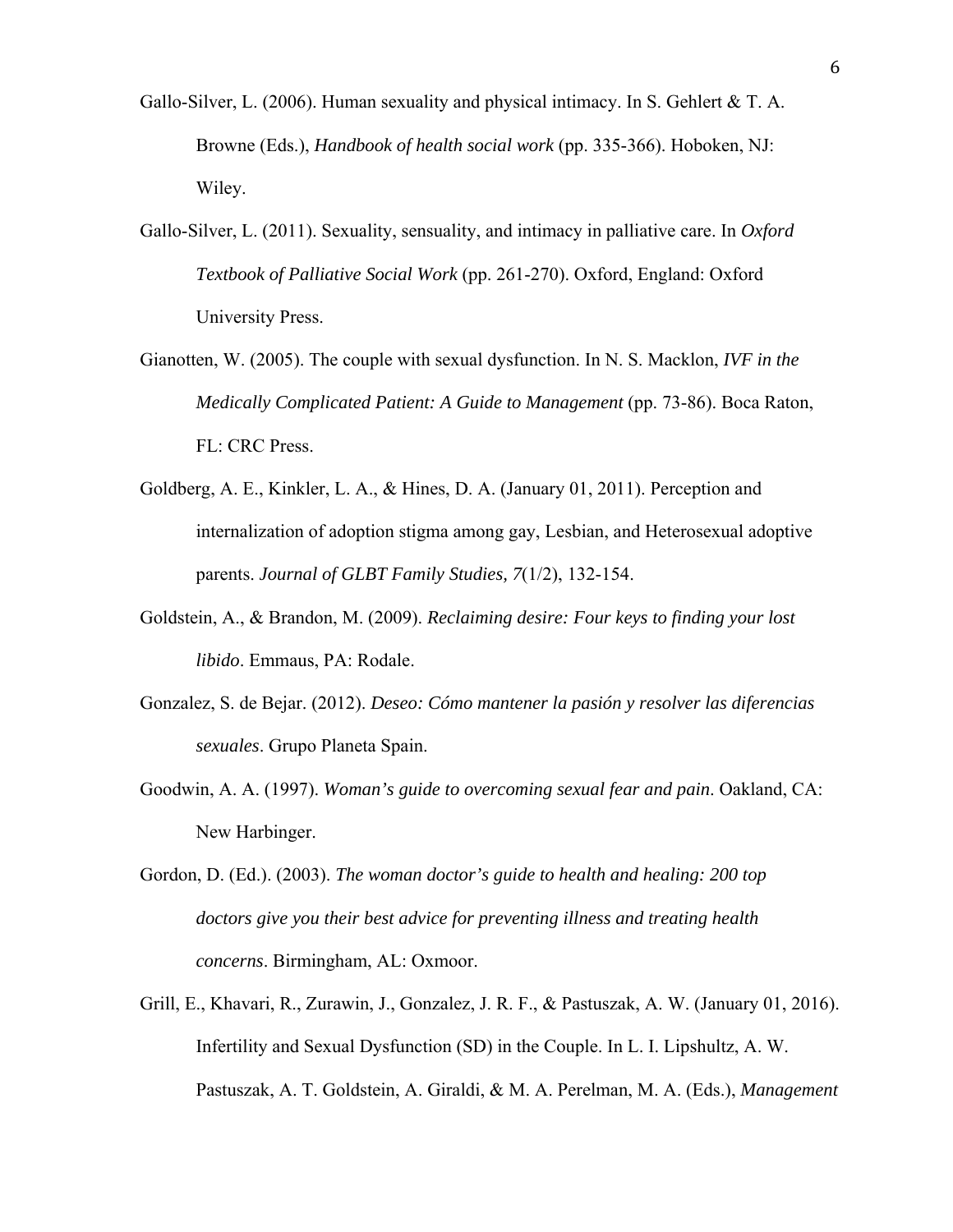*of Sexual Dysfunction in Men and Women: An Interdisciplinary Approach* (pp. 357- 364). New York, NY: Springer.

- Harkness, C. (1992). *The infertility book: A comprehensive medical and emotional guide*. Berkeley, CA: Celestial Arts.
- Hazlett-Steven, H. (2005). *Women who worry too much: How to stop worry and anxiety from ruining relationships, work, and fun*. Oakland, CA: New Harbinger.
- Hernandez, M. (2008). *Education sexual para ninos y ninas de 0 a 6 Anos: Cuando, Cuarto*. Barcelona: Paidos.
- Hersh, S. (2007). *Is it hot in here, or am I just hot?: Lose your virginity after 40!* Old Zion, PA: Fast Forward.
- Hertlein, K. M., & Nelson, M. (2017). A systemic approach to sex therapy. In Z. D. Peterson (Ed.), *The Wiley handbook of sex therapy* (pp. 202-217). Malden, MA: Wiley Blackwell.
- Hollinger, D. P. (2009). *Christian ethics and the moral life*. Ada, MI: Baker Academic.
- Hoosain, S., & Smit, E. (June 01, 2017). Parenting needs of mothers who are survivors of CSA. *Child Abuse Research in South Africa, 18*(1), 86-96.
- Hudson, F. M. (1999). *The handbook of coaching: A comprehensive resource guide for managers, executives, consultants, and human resource professionals*. San Francisco, CA: Jossey Bass.
- Hyde, J., & DeLamater, J. (2007). *Understanding human sexuality*. Boston, MA: McGraw-Hill.
- Jacobs, N. N., & O'Donahue, W. (2006). *Coping with infertility: Clinically proven ways of managing the emotional roller coaster*. New York, NY: Routledge.

Jessup, B. W. (2004). When a couple cannot conceive: Traumatic consequences of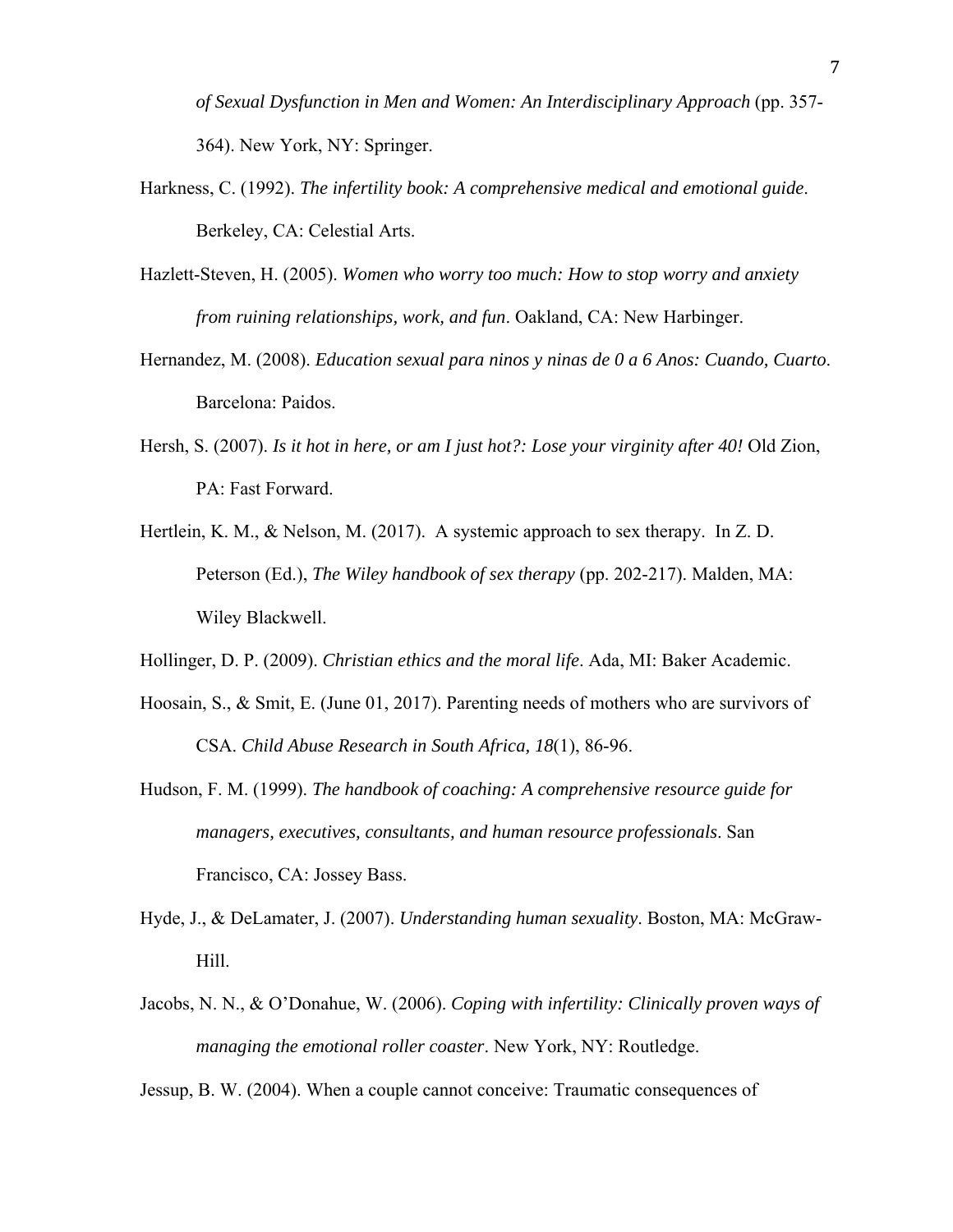infertility. In D. R. Catherall (Ed.), *Family stressors: Interventions for stress and trauma* (pp. 115-142). New York, NY: Brunner/Routledge.

- Johnson, P. I. (1994). *Taking charge of infertility*. Indianapolis, IN: Perspectives Press.
- Kelly, G. F. (1994). *Sexuality today: The human perspective* (4th ed.). Princeton, NJ: McGraw-Hill.
- Keye, W. R. (1995). *Infertility: Evaluation and treatment*. Philadelphia, PA: W. B. Saunders.
- Lay, M. L. (2000). *Body talk: Rhetoric, technology, reproduction*. Madison, WI: University of Wisconsin Press.
- Linschoten, M., Weiner, L., & Avery-Clark, C. (2016). Sensate focus: a critical literature review. *Sexual and Relationship Therapy, 31*(2), 230-247.
- Lucas, E. (2002). *Balance and healing through logotherapy*. Spain: Herder Verlag.
- Maltz, W. (2012). *The sexual healing journey: A guide for survivors of sexual abuse* (revised edition). New York, NY: Harper.
- Mass, V. S. (2007). *Facing the complexities of womens sexual desire*. New York, NY: Springer.
- McCarthy, B., & Cohn, D. M. (2017). Treatment of male hypoactive sexual desire disorder. In W. W. IsHak (Ed.), *The textbook of clinical sexual medicine* (pp. 133- 153). Cham, Switzerland: Springer International.
- McCarthy, E., & McCarthy, B. (2003). *Rekindling desire: A step-by-step program to help low-sex and no-sex marriages*. New York, NY: Taylor & Francis.
- Metz, M., & McCarthy, B. (2004). *Coping with erectile dysfunction: How to regain confidence and enjoy great sex*. Oakland, CA: New Harbinger.

Ménard, A. D., & Kleinplatz, P. J. (March 01, 2008). Twenty-one moves guaranteed to make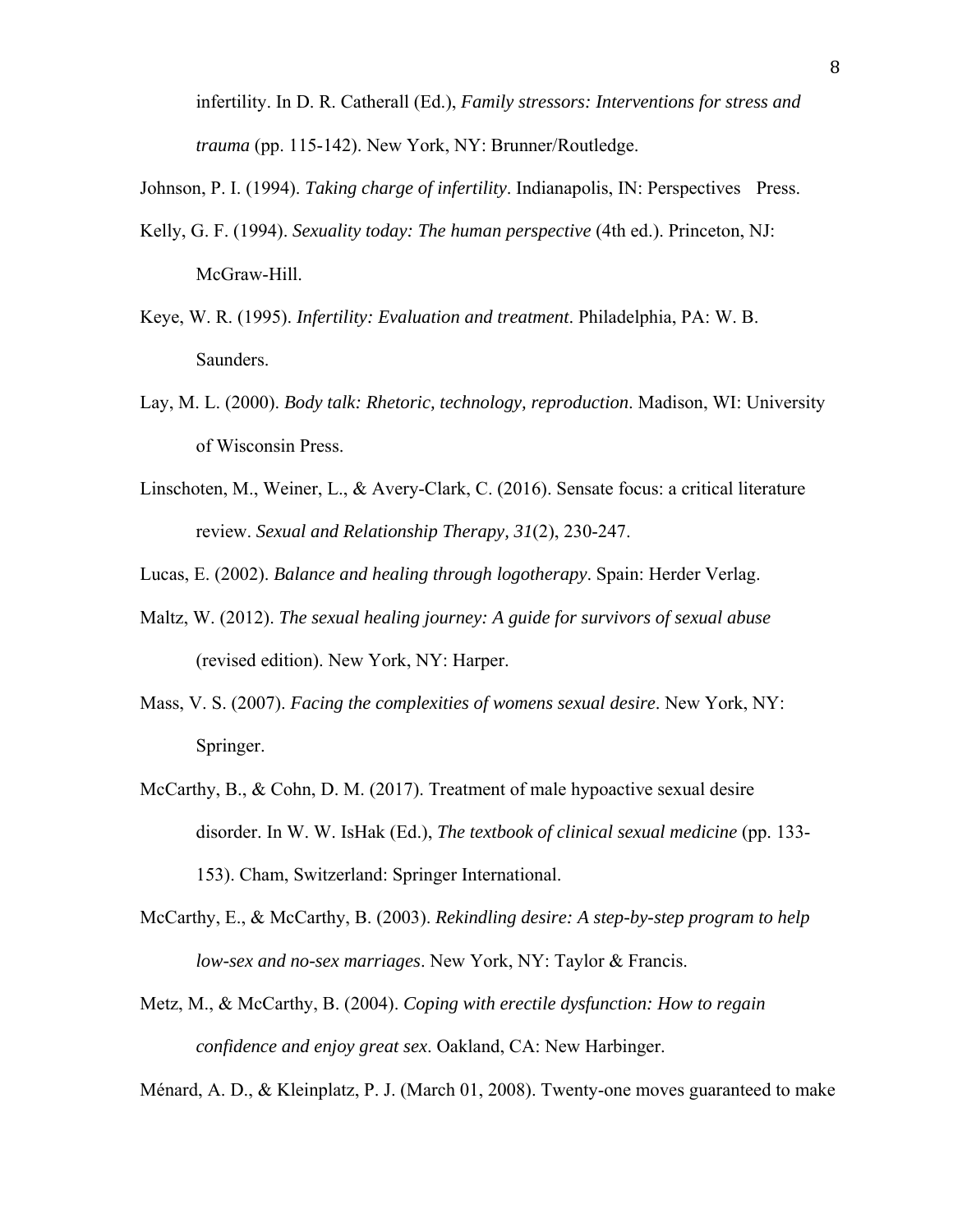his thighs go up in flames: Depictions of "Great Sex" in popular magazines. *Sexuality & Culture, 12,* 1, 1-20.

- Metzl, E. S. (2016). *When art therapy meets sex therapy: Creative explorations of sex, gender and relationships*. New York, NY: Routledge.
- Milano, P. (2004). *I can't believe you asked that! The ultimate Q and A about race, sex, religion and other terrifying topics*. New York, NY: Perigee.
- Millner, V. S. (2005). Female sexual arousal disorder and counseling deliberations. *The Family Journal, 13*(1), 95-100.
- Miller, M. S. (1997). *Health care choices for today's consumer: Guide to quality and cost*. New York, NY: Wiley.
- Mindes, E. J., Ingram, K. M., Kliewer, W., & James, C. A. (January 01, 2003). Longitudinal analyses of the relationship between unsupportive social interactions and psychological adjustment among women with fertility problems. *Social Science & Medicine (1982), 56,* 10, 2165-80.
- Newberger, E. (2000). *The men they will become: The nature and nurture of male character*. Cambridge, MA: Da Capo Press.
- Nihall, J. (2004). *Perfecting private practice: Suggestions and strategies for psychologists*. Victoria, BC: Trafford.
- Nilforooshan, P., Ahmad Ahmadi, S., Reza Abedi, M., & Mehdi Ahmadi, S. (2006). Attitude towards infertility and its relation to depression and anxiety in infertile couples. *Medical Journal of Reproduction & Infertility, 6*(5).
- Nilforooshan, P., Ahmad Ahmadi, S., Reza Abedi, M., & Mehdi Ahmadi, S. (2006). Counseling based on interacting cognitive subsystems and its effect on anxiety of infertile couples. *Pakistan Journal of Psychological Research,*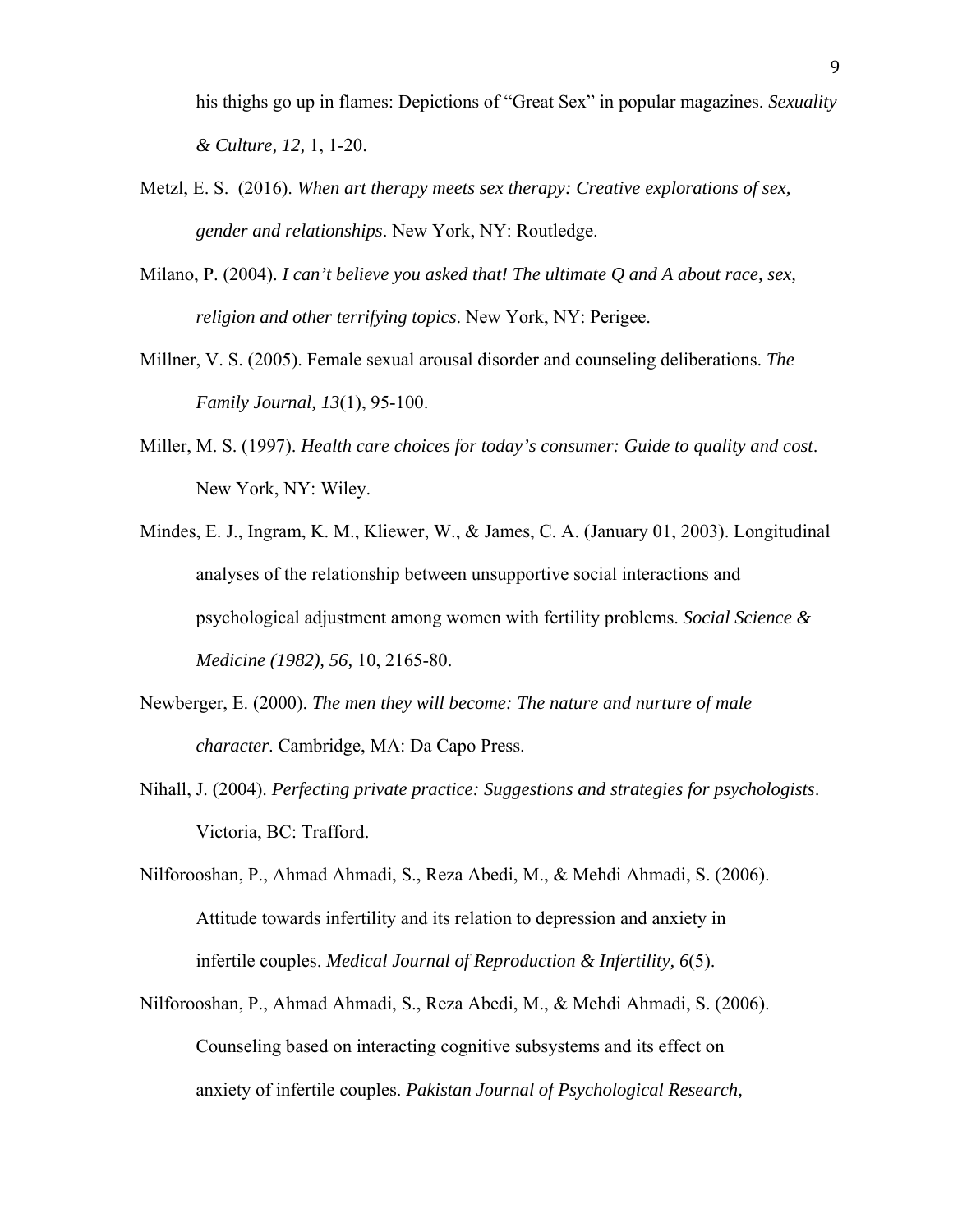- O'Donohue, W., Byrd, M., Cummings, N. A., & Henderson, D. (2004). *Behavioral integrative care: Treatments that work in the primary care setting*. New York, NY: Routledge.
- Ogden, G. (2006). *The heart and soul of sex: Making the Isis connection*. Boston, MA: Trumpeter.
- Ogden, G. (2008). *The return of desire: A guide to rediscovering your sexual passion*. Boston, MA: Trumpeter.

Ogden, G. (2007). *Women who love sex*. Boston, MA: Trumpeter.

- Okun, B. F. (1998). *Understanding diverse families: What practitioners need to know*. New York, NY: Guilford.
- Ortynecka, A. (2015). Contemporary Love and Pure Relation*.* In E. Osewska, J. Stala & Uniwersytet Papieski Jana Pawła II w Krakowie (Eds.), *The contemporary family: Local and European perspectives* (pp. 57-84). Kraków, Poland: Uniwersytet Papieski Jana Pawła II.
- Parrott, L. (2009). *Crazy good sex: Putting to bed the myths men have about sex*. Grand Rapids, MI: Zondervan.
- Paul, P. (2006). *Pornified: How pornography is damaging our lives, our relationships, and our families*. New York, NY: Times Books.
- Peoples, D., & Ferguson, H. R. (1998). *What to expect when you're experiencing infertility: How to cope with the emotional crisis and survive*. New York, NY: W. W. Norton.
- Peoples, D., & Rovner Ferguson, H. (2000). *Experiencing infertility: An essential resource*. New York, NY: Norton.

Perelman, M., & Grill, E. (2013). The role of sex therapy for male infertility. In M.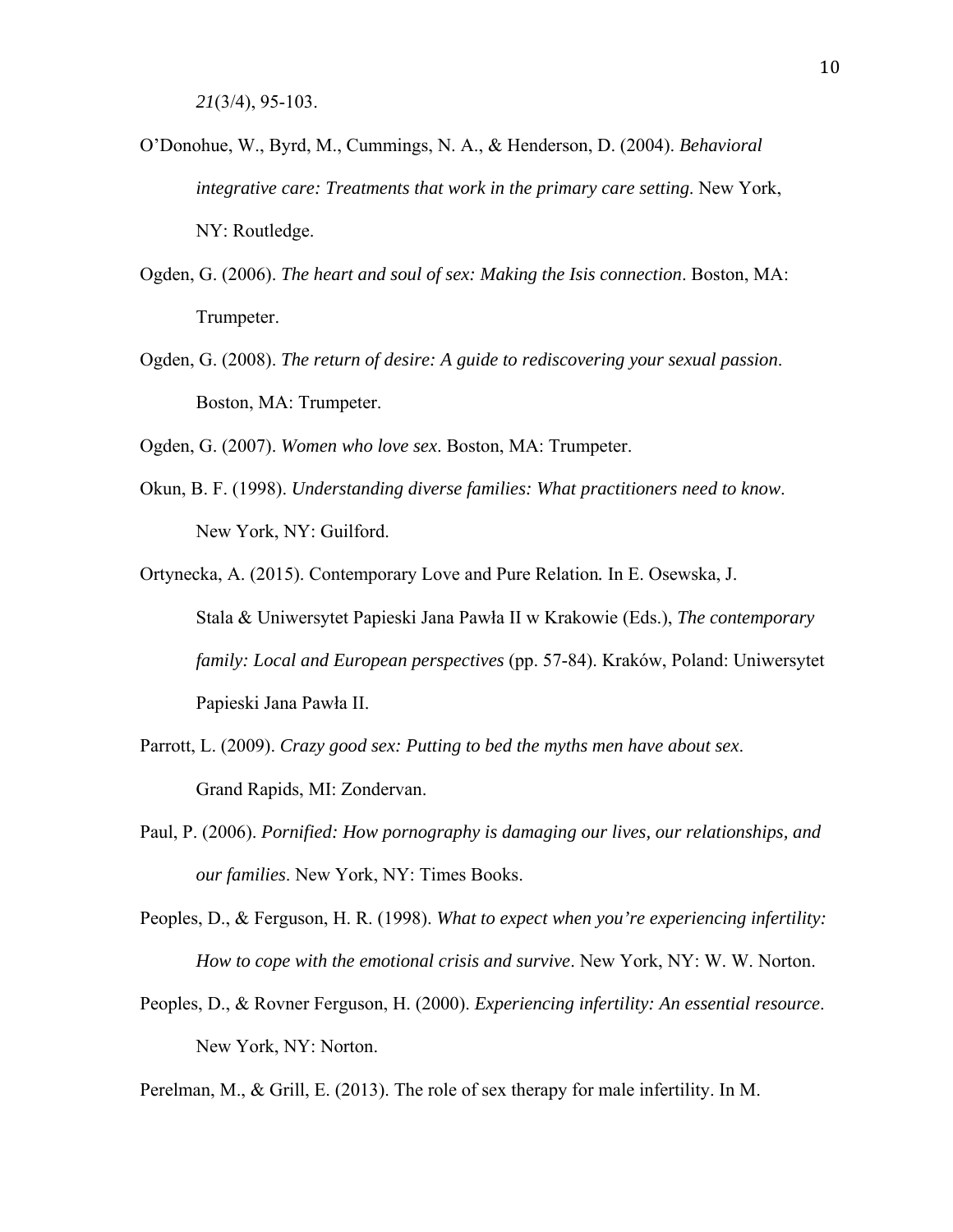Goldstein & P. Schlegel (Eds.), *Surgical and medical management of male infertility* (pp. 204-218). Cambridge: Cambridge University Press.

Perks, M. (2007). *Incredible orgasms: Yes, yes, yes, yessss!* New York, NY: Perigree.

Promaulayko, M. (2008). *Cosmo's guide to red hot sex*. New York, NY: Hearst Books.

- Pujari, S., & Unisa, S. (2014). Failing fatherhood: A study of childless men in rural Andrha Pradesh. *Sociological Bulletin, 63*(1), 21-40.
- Resh, E. (2013). *Women, sex, power, and pleasure: Getting the life (and sex) you want*. Carlsbad, CA: Hay House.
- Ransom, S., & McNeeley, S. G. (1997). *Gynecology for the primary care provider*. Philadelphia, PA: Saunders.
- Ricotti, H., & Doyle Spencer, M. D. (2010). *The real life body book: A young woman's complete guide to health and wellness*. Berkeley, CA: Celestial Arts.
- Rosenberg, H. S., & Epstein, Y. M. (2001). *Getting pregnant when you thought you couldn't: The interactive guide that helps you beat the odds*. New York, NY: Warner Books.

Rosenthal, M. S. (2002). *The fertility sourcebook*. Chicago, IL: Contemporary Books.

- Salisbury, R. (2020). Bad Secrets: Tackling child sexual abuse in Aotearoa New Zealand. Albany, Auckland, New Zealand: Massey University Press. (Will be published March 2020)
- Schover, L., & Thomas, A. (1999). *Overcoming male infertility: Understanding its causes and treatments*. New York, NY: Wiley.
- Semler, T. C. (1995). *All about Eve: The complete guide to women's health and well being*. New York, NY: Harper Collins.

Shulman, J. L., & Horne, S. G. (2003). The use of self-pleasure: Masturbation and body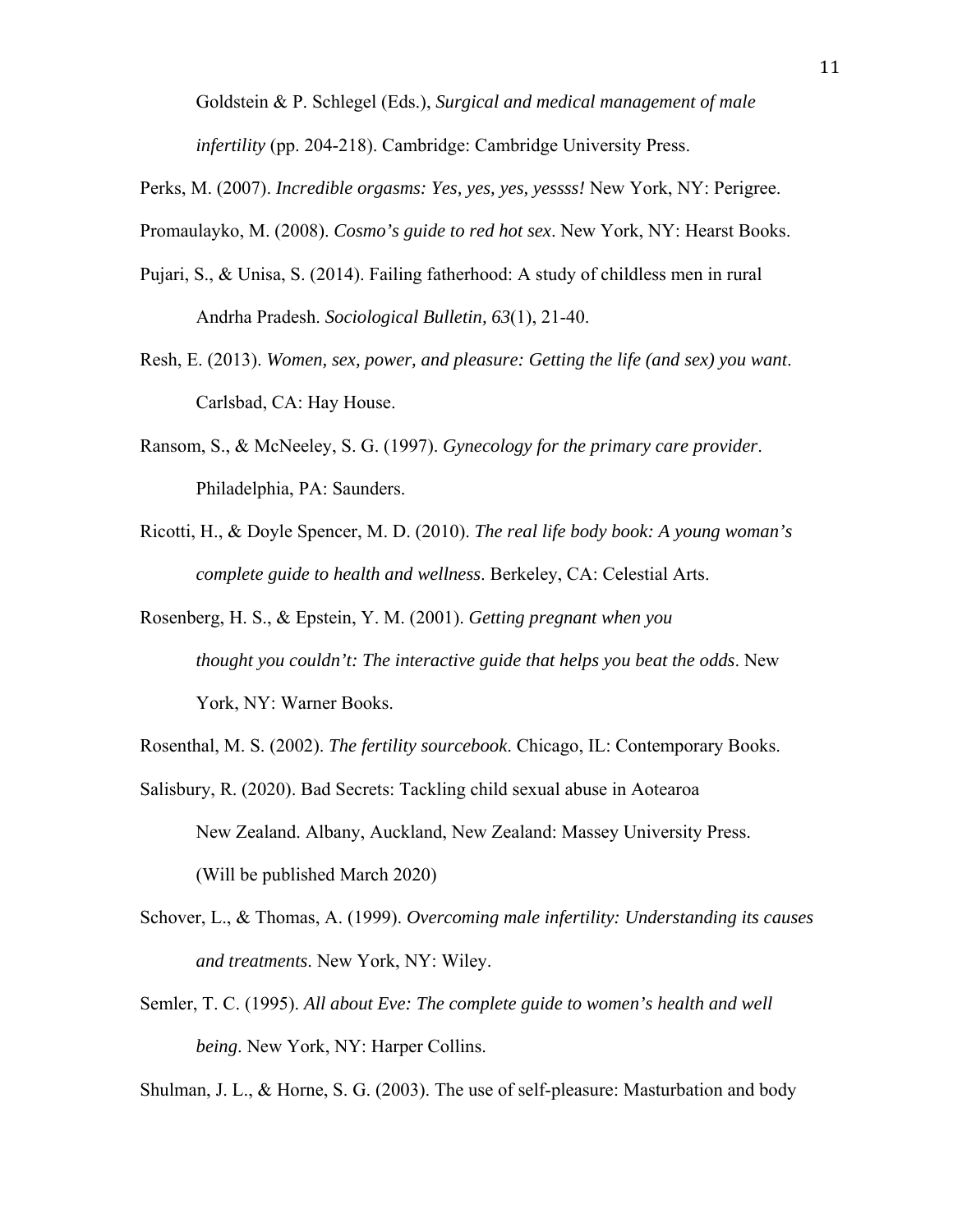image among African American and European American women. *Psychology of Women Quarterly, 27*(3), 262-269.

Simons, H. F. (1995). *Wanting another child*. New York, NY: Lexington Press.

Sinel, M. S., & Deardorf, W. W. (1999). *Back pain remedies for dummies*. Foster, CA: IDG Books Worldwide.

Sinica, M., Jarząbek-Bielecka, G., Pisarska-Krawczyk, M., Potasińska-Sobkowska, A.,

- Wilczak, M., Mizgier, M., & Kędzia, W. (January 01, 2017). Women's sexuality as surveyed by the FSFI questionnaire in those with no history of childhood sexual abuse or violence. *Journal of Health Inequalities, 1,* 109-114.
- Snyder, S. (2018). *Love worth making: How to have ridiculously great sex in a longlasting relationship*. New York, NY: St. Martin's Griffin.
- Speller, M. L. (2004). *The menopause answer book: Practical answers, treatments, and answers for your unique symptoms*. Naperville, IL: Sourcebooks.
- Stoner, J. R., & Hughes, D. M. (2014). *Los costes sociales de la* pornografía. Madrid: Rialp.
- Sumner, L. W., & Boyle, J. (1996). *Philosophical perspectives on bioethics*. Toronto, Canada: University of Toronto Press.
- Tiemann, A. (2009). *Mojo mom: Nurturing your self while raising a family*. New York, NY: Gotham.
- Timm, T. M. (2012). Family resilience and sexuality. In D. S. Bevkar (Ed.), *The handbook of family resilience* (pp. 515-530). New York, NY: Springer.
- Usatynski, T. J. (2009). *Instinctual intelligence: The primal wisdom of the nervous system and the evolution of human nature*. Berkeley, CA: Flying Cedar Press.

Van Meter, R. (2009). *Sizzling sex in 30 days*. New York, NY: Alpha (Penguin).

Watson, L. (2012). *Wanting sex again: How to rediscover your desire and heal a sexless*